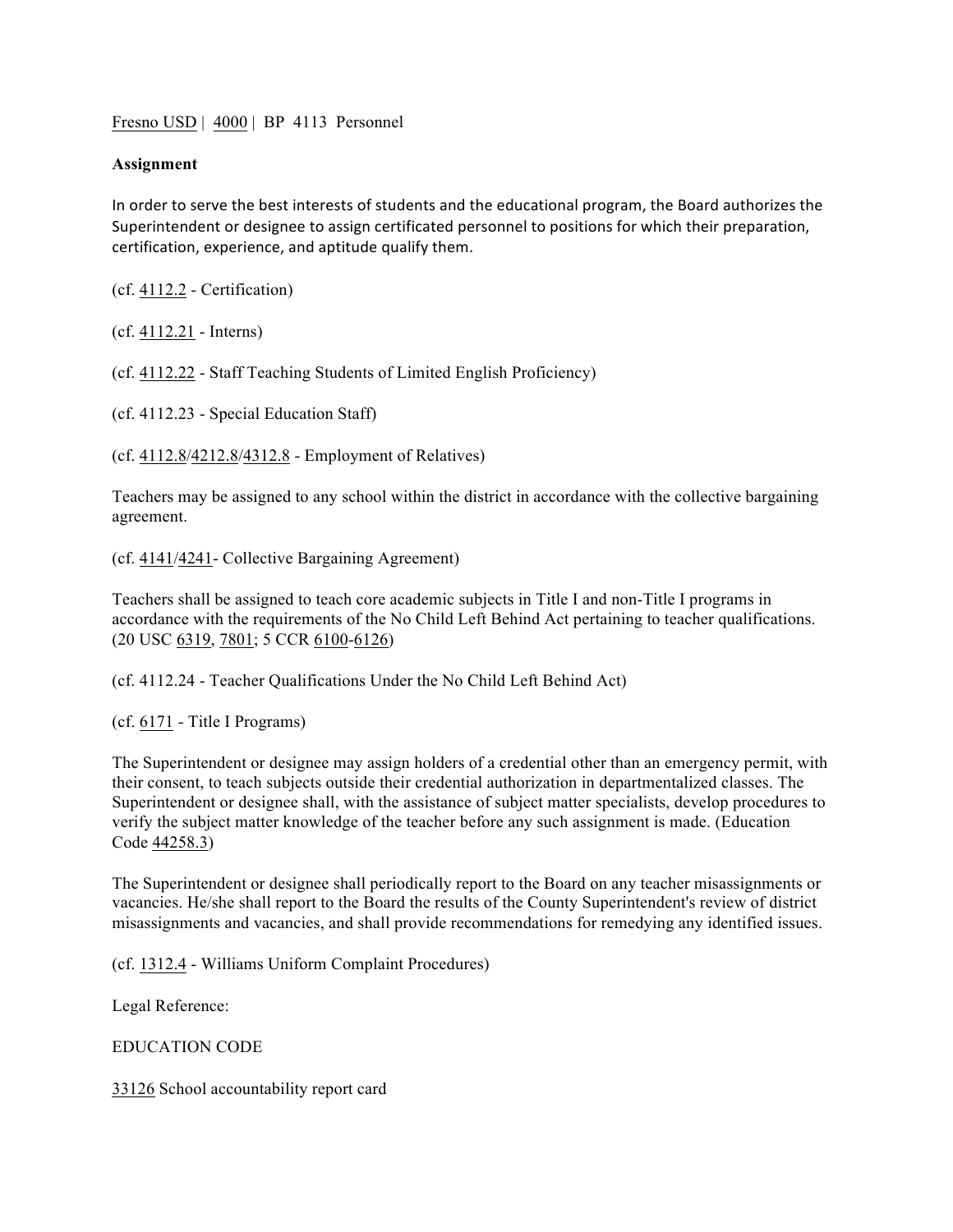35035 Additional powers and duties of superintendent

35186 Complaint process

37616 Assignment of teachers to year-round schools

44225.6 Commission report to the legislature re: teachers

44250-44279 Credentials and assignments of teachers

44395-44398 Incentives for assigning NBPTS-certified teachers to high-priority schools

44824 Assignment of teachers to weekend classes

44955 Reduction in number of employees

GOVERNMENT CODE

3543.2 Scope of representation

CODE OF REGULATIONS, TITLE 5

6100-6126 Teacher qualifications, No Child Left Behind Act

UNITED STATES CODE, TITLE 20

6319 Highly qualified teachers

7801 Definitions, highly qualified teacher

CODE OF FEDERAL REGULATIONS, TITLE 34

200.55-200.57 Highly qualified teachers

Management Resources:

WEB SITES

CSBA: http://www.csba.org

California Department of Education: http://www.cde.ca.gov

Commission on Teacher Credentialing: http://www.ctc.ca.gov

Policy FRESNO UNIFIED SCHOOL DISTRICT

adopted: August 24, 1995 Fresno, California